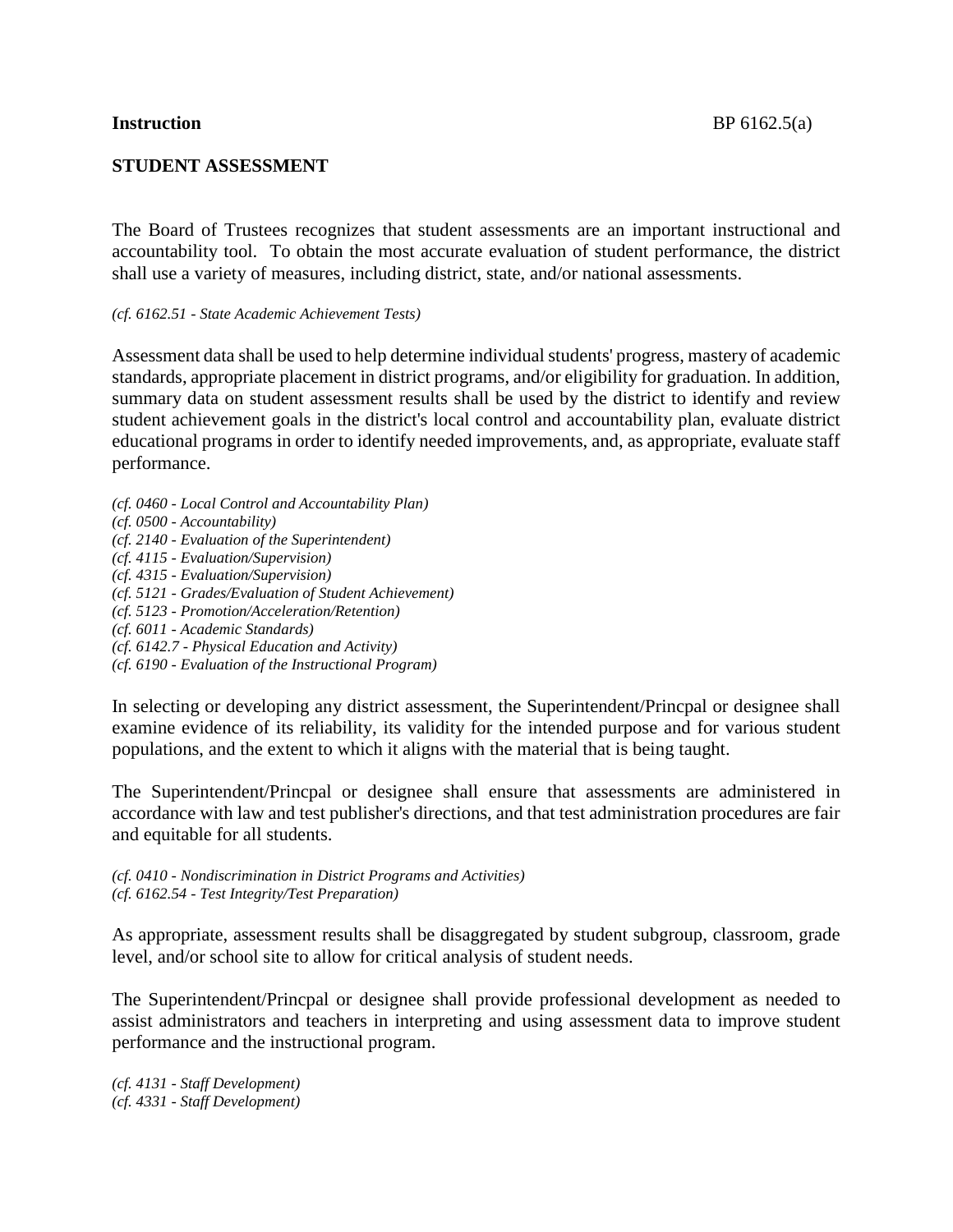# **STUDENT ASSESSMENT** (continued)

When districtwide and school-level results of student assessments are published by the state, the Superintendent/Princpal or designee may provide supplementary information to assist parents/guardians and the community in understanding test results.

*(cf. 0510 - School Accountability Report Card)*

## **Interim and Formative Assessments**

State interim and formative assessments may be used in combination with other sources of information to gain timely feedback about student progress in an effort to continually adjust instruction to improve learning. Results from interim and formative assessments shall not be used for any high-stakes purpose, including, but not limited to, teacher or other school staff evaluation, accountability, student grade promotion or retention, graduation, course or class placement, identification for gifted or talented education, reclassification of English learners, or identification as an individual with exceptional needs. (Education Code 60642.6, 60642.7)

*(cf. 5123 - Promotion/Acceleration/Retention) (cf. 6146.1 - High School Graduation Requirements) (cf. 6152 - Class Assignment) (cf. 6164.4 - Identification and Evaluation of Individuals for Special Education) (cf. 6172 - Gifted and Talented Student Program) (cf. 6174 - Education for English Learners)*

The Superintendent/Princpal or designee shall ensure that teachers who administer interim and formative assessments have accessto all functions and information designed for teacher use related to such assessments and student performance on the assessments. (Education Code 60642.6)

## **Individual Record of Accomplishment**

The Superintendent/Princpal or designee shall ensure that each student, by the end of grade 12, has an individual record of accomplishment that includes the following: (Education Code 60607)

- 1. The results of the state achievement tests required and administered as part of the California Assessment of Student Performance and Progress, or any predecessor assessments, pursuant to Education Code 60640-60649
- 2. The results of any end-of-course examinations taken
- 3. The results of any vocational education certification examinations taken

*(cf. 6178 - Career Technical Education)*